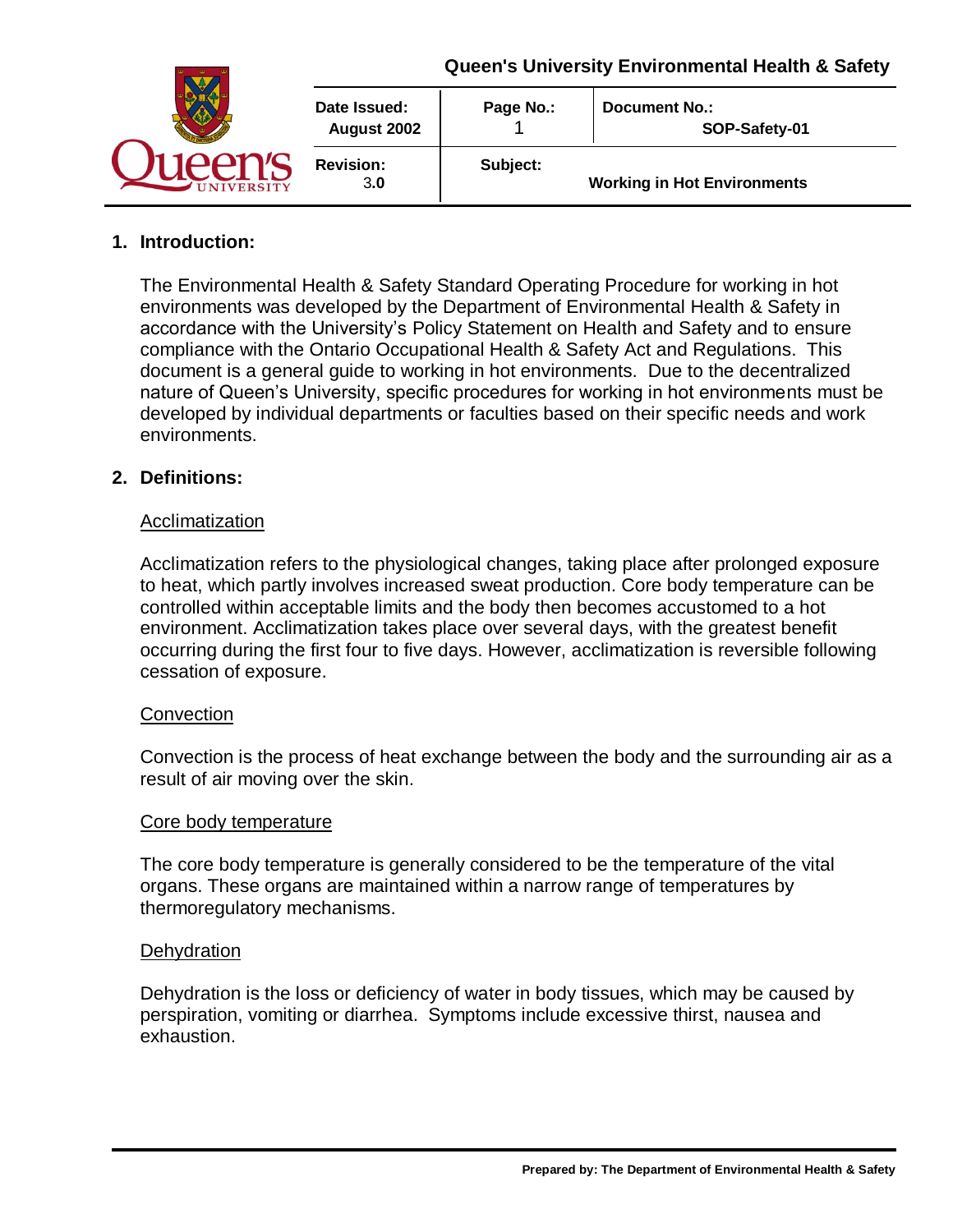

#### Heat stress

Heat stress can be defined as the sum of heat generated in the body (metabolic heat) plus the heat gained from the environment minus the heat lost from the body to the environment. The risk of heat related disorders and accidents increases substantially with increasing heat stress.

### Heat Strain

Heat strain is the series of physiological responses to heat stress. These responses reflect the degree of heat stress. When the strain is excessive for the exposed individual, a feeling of discomfort or distress may result, and, finally, a heat disorder may ensue. The severity of strain will depend not only on the magnitude of the prevailing stress, but also on the age, physical fitness, degree of acclimatization, and dehydration of the worker.

#### Metabolism

Metabolism is the transformation in the body of chemical energy into energy that is used for performing work. Metabolism results in heat production and varies with the level of activity.

#### Radiation (Heat)

Radiation is the transfer of heat to or from surrounding objects that are not in direct contact with the body.

#### Humidity (Relative)

Relative humidity is the ratio of the water vapour content of air to the maximum possible water vapour content of air at the same temperature and air pressure.

#### Wet Bulb Globe Temperature (WBGT) Index

The WBGT index is used to measure occupational heat exposure, which combines several environmental factors that contribute to heat load. Environmental factors include air temperature and movement, radiant heat and evaporation.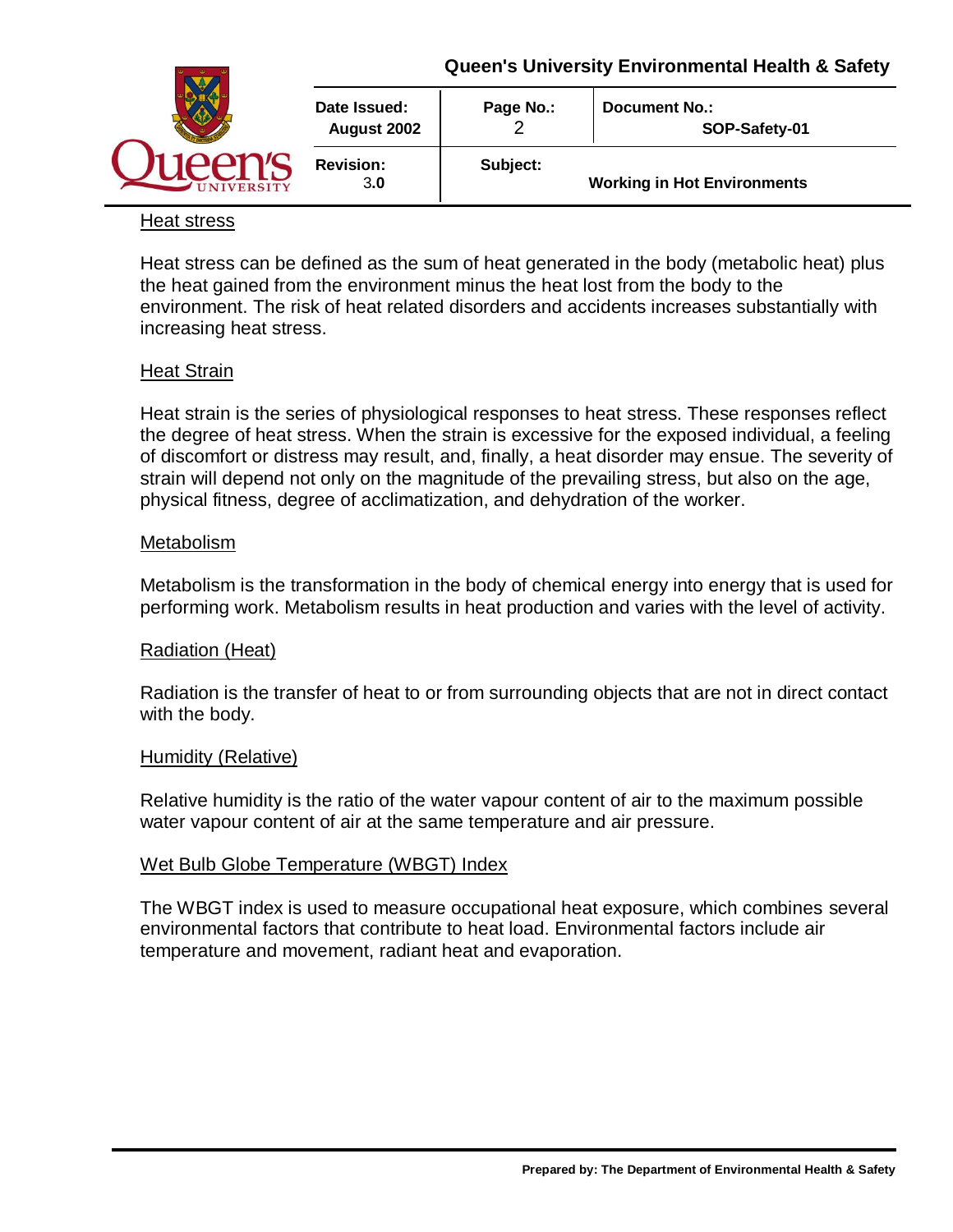

# **3. Responsibilities:**

This section outlines the responsibilities within the University for the implementation of this SOP.

# **3.1 Directors, Department Heads & Managers:**

Each has the following responsibilities under this SOP:

- To ensure that pertinent supervisors and employees are notified of their responsibilities for work in hot environments;
- To ensure that procedures, equipment and materials appropriate for the specific work locations under his/her authority are provided to protect the health and safety of all employees;
- To ensure that all employees are given adequate supervision and instruction on the hazards of hot environments, the symptoms of heat related disorders and the standard operating procedures;
- To ensure that the components of this SOP and the Ministry of Labour Guidelines [\(Appendix A\)](https://www.labour.gov.on.ca/english/hs/pubs/gl_heat.php) are implemented in all facilities under his/her authority.

### **3.2 Supervisors**

Supervisors must be knowledgeable about the hazards and standard approaches to work associated with the specific hot environments under his/her authority, the education and training requirements for safety while working in these environments, the appropriate standard operating procedures for all such locations under his/her authority, as well as the other requirements of this program. He/she has the following responsibilities:

- To identify all hot work environments under his/her authority;
- To ensure that employees are familiar with the hazards, symptoms of heat related disorders and the standard operating procedures for working in hot environments;
- To ensure that all employees act in accordance with the standard operating procedures for hot work environments;
- To ensure that appropriate equipment and materials for working in hot environments are used by all employees;
- To promptly report known or suspected heat related incidents to the Department of Environmental Health & Safety.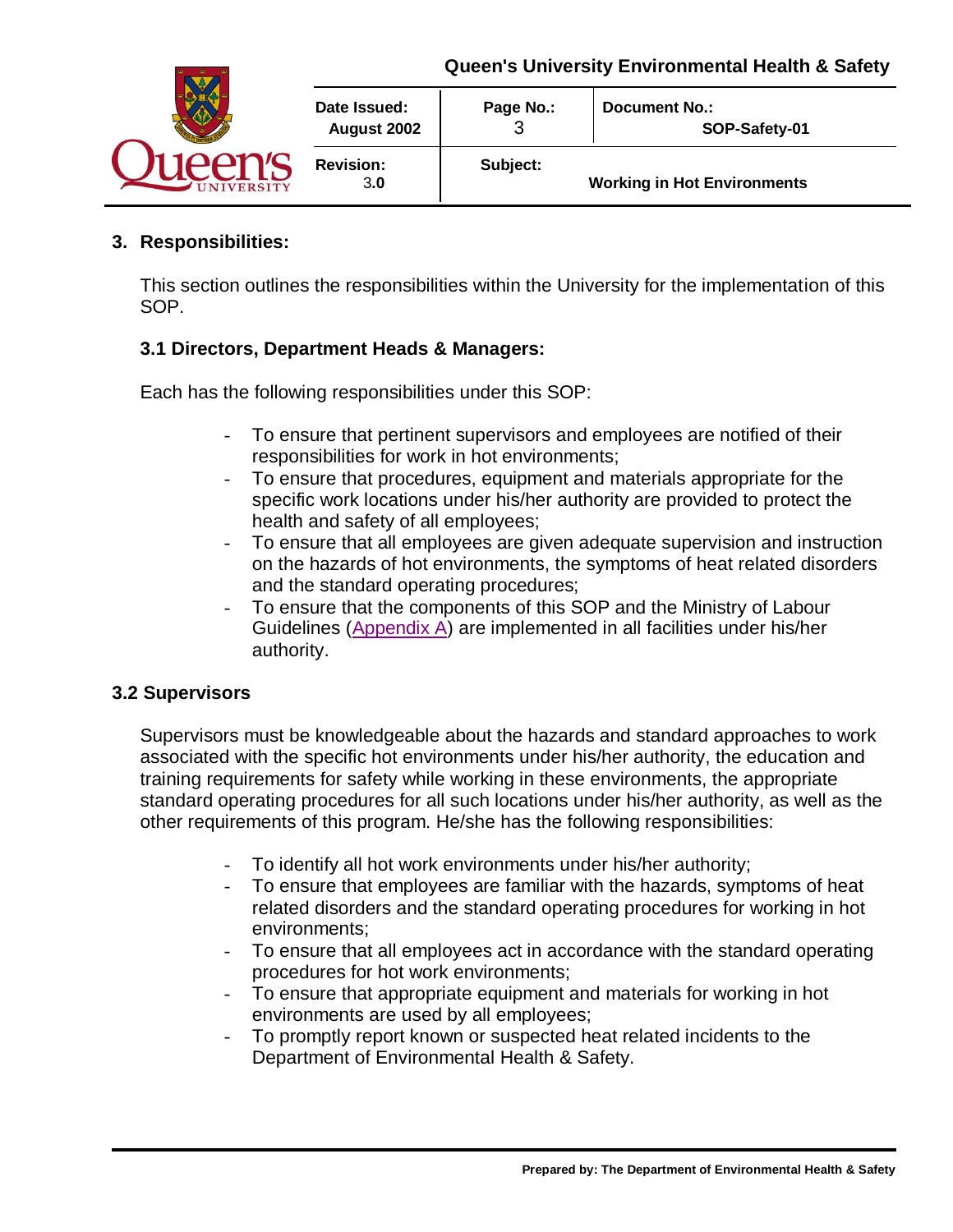

# **3.3 Employees**

Employees have the following responsibilities:

- To be familiar with the hazards associated with working in hot environments, the symptoms of heat related disorders and the pertinent standard operating procedures for the environment;
- To work in accordance with written standard operating procedures for work in hot environments;
- To use the appropriate equipment and materials provided for work in hot environments;
- To consult a physician of choice regarding personal risk factors that may affect heat tolerance. Physician recommended accommodations should be discussed with the supervisor;
- To promptly report any known or suspected accidents, unsafe conditions or unsafe procedures to his/her supervisor.

### **4. Risks & Hazards:**

The human body maintains a fairly constant core body temperature, even though it may be exposed to varying environmental temperatures. To keep the core body temperature within safe limits, the body dissipates excess heat in two ways:

- convective heat exchange (the heart rate increases to pump more blood through outer body parts and skin so that the body loses heat to cooler air which is in contact with the skin) and
- evaporative cooling (evaporation of sweat from the skin cools the body).

If the skin is warmer than the air, simple heat exchange helps to cool the body; convective heat exchange increases with increasing air speed and increased differences between air and skin temperature. Cooling by the evaporation of sweat lets the body reduce its temperature; evaporation proceeds more quickly and the cooling effect is more pronounced with increasing air speed and low relative humidity.

When working in an environment that is hotter than normal skin temperature or when near a heat source, the body will actually gain heat from the air. In this case, evaporation is the only way the body can cool itself.

Working in hot environments will subject the body to heat stress; it (heat stress) is the aggregate of physical work and environmental factors that constitute the total heat load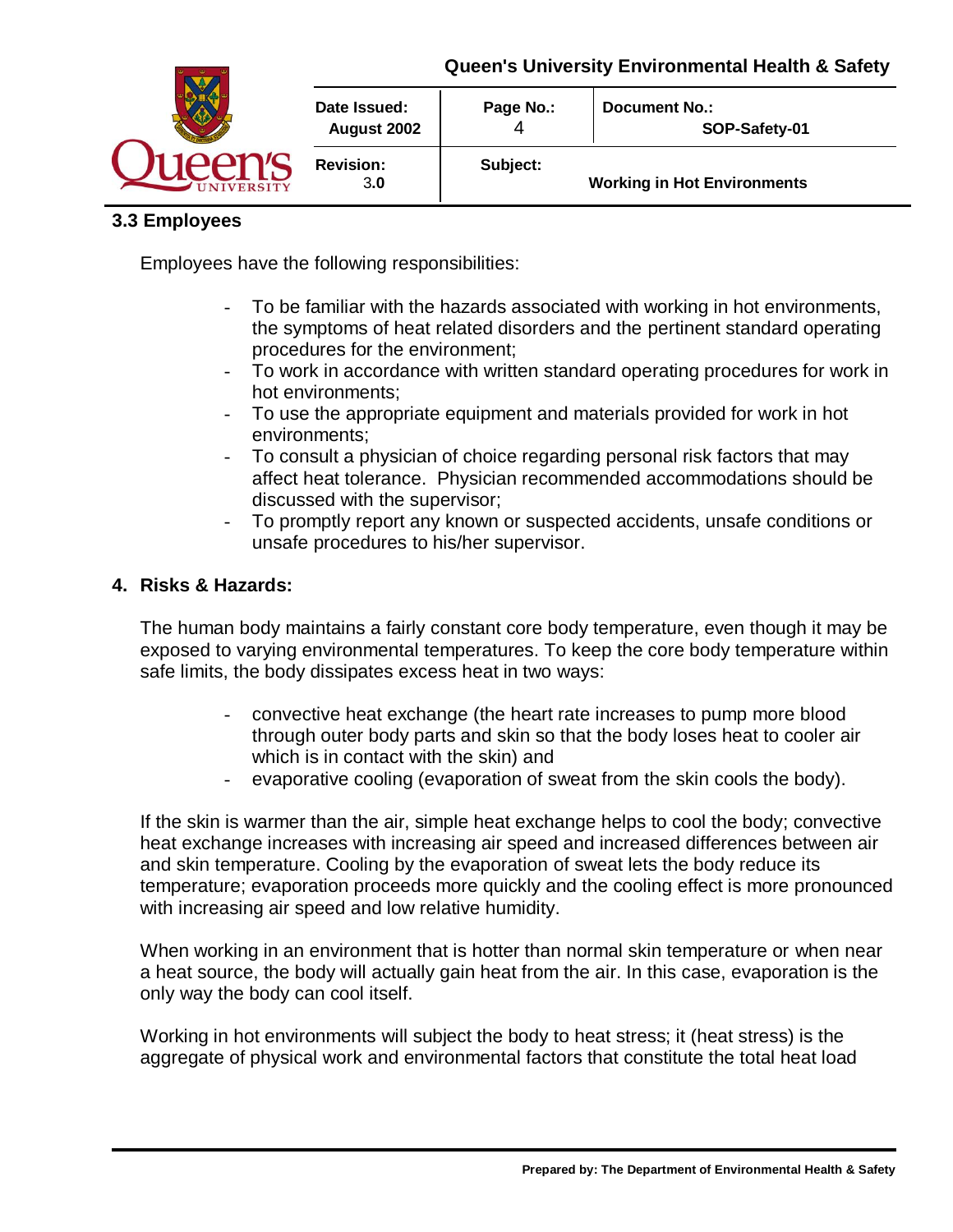

imposed on the body. Physical work contributes to the total heat stress of the job by producing metabolic heat in proportion to the intensity of the work. The environmental factors of heat stress include air temperature, radiant temperature, humidity and air velocity. Clothing also affects the heat stress.

When the body's cooling system has to work too hard to reduce heat stress, it can strain itself. When the strain is excessive for the exposed individual (possibly combined with other stresses such as moderate/heavy work, loss of fluids and/or fatigue), a feeling of discomfort or distress may result, and, finally, a heat disorder may ensue. The severity of strain will depend not only on the magnitude of the prevailing stress, but also on the age, physical fitness, degree of acclimatization, and dehydration of the worker.

Excessive exposure to a hot work environment can lead to a variety of heat-induced disorders and safety problems.

# **Heat-Induced Disorders**

The risk of heat-related illness varies from person to person. Older and obese people are generally at high risk. Heat exposure can cause the following illnesses:

#### Heat rashes

Heat rashes may develop during unrelieved exposure to humid heat with continuously wet skin. Heat rashes are characterized by tiny, blister-like red vesicles on the skin accompanied by prickling sensations during heat exposure.

#### Heat cramps

Heat cramps are painful spasms of muscles used during work, which occur either during or after work. The cause is heavy perspiration during hot work and subsequent consumption of large volumes of water without replacing salt loss.

#### Heat exhaustion

Heat exhaustion results from sustained exertion in hot environments, lack of acclimatization and failure to replace water lost in perspiration. Heat exhaustion is characterized by fatigue, nausea, headache, and clammy and moist skin.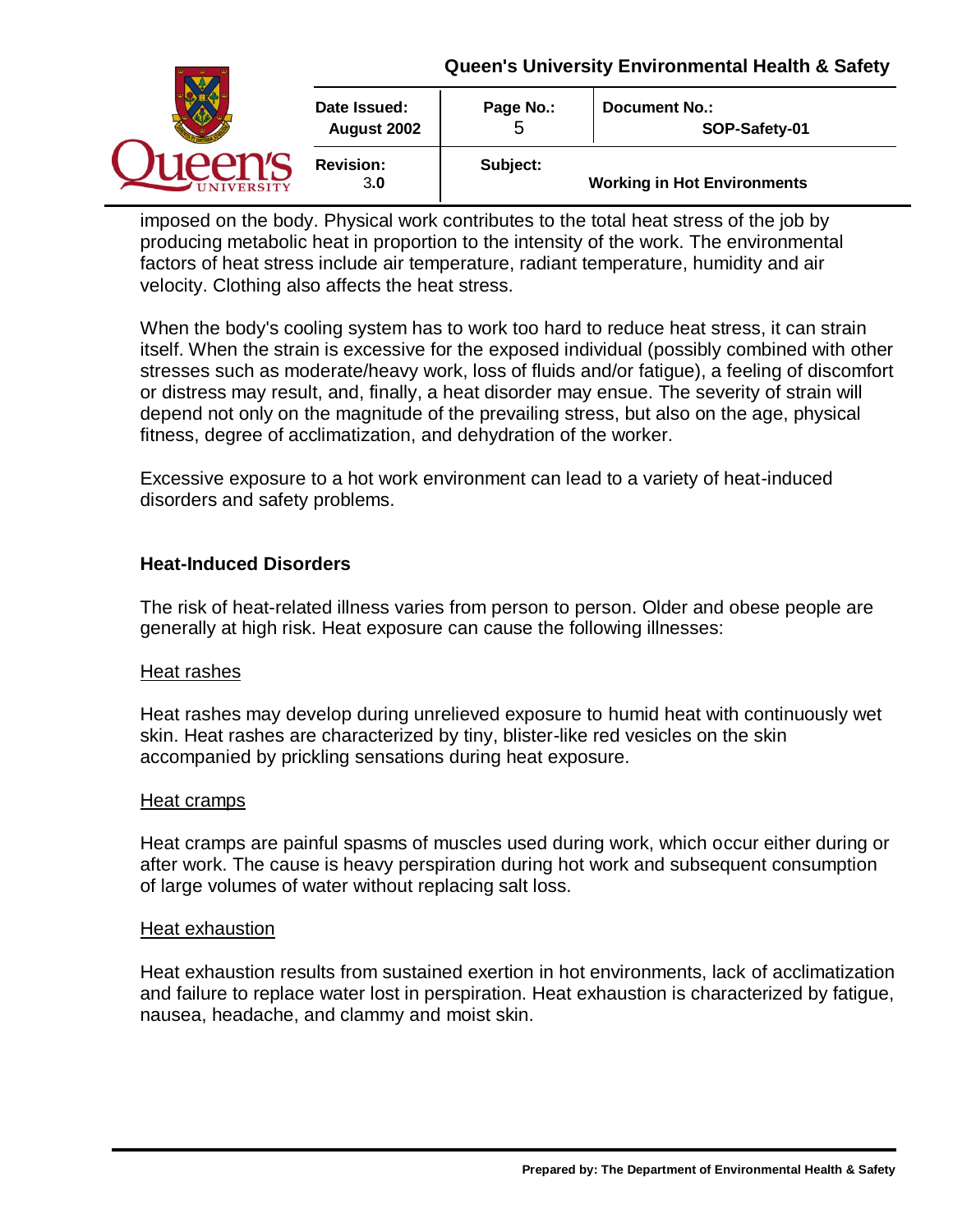

#### Heat syncope

Heat syncope is heat-induced giddiness and fainting that occurs while a person is immobile and standing erect. It results from pooling of blood in the legs and occurs mostly among unacclimatized people.

#### Heat stroke

Heat stroke is the most serious heat stress disorder. It results from sustained exertion in hot environments by unacclimatized employees. Its cause is partial or complete failure of perspiration following sweat gland fatigue, which leads to a loss of evaporative cooling and a rapid rise in core body temperature. Heat stroke is characterized by hot, dry skin, confusion, loss of consciousness, convulsions and continually rising core body temperature. Heat stroke may be fatal if medical treatment is delayed.

### **Safety Problems**

In addition to heat-induced disorders, certain safety problems are also common to hot environments. There is a higher frequency of accidents in hot environments.

Direct causes of accidents include:

- slippery hands from perspiration
- skin contact with hot surfaces
- fogging of eye glasses
- dizziness or fainting

Indirect causes of accidents include:

- physical discomfort
- irritability and anger
- poor judgment
- diverted attention from the task
- slower mental and physical reactions

# **5. Control Measures:**

In order to minimize and mitigate heat related disorders and safety issues, The Ministry of Labour (MOL) Guidelines for Heat Stress are to be followed. The MOL guidelines outline preventative measures for various heat related disorders, as well as